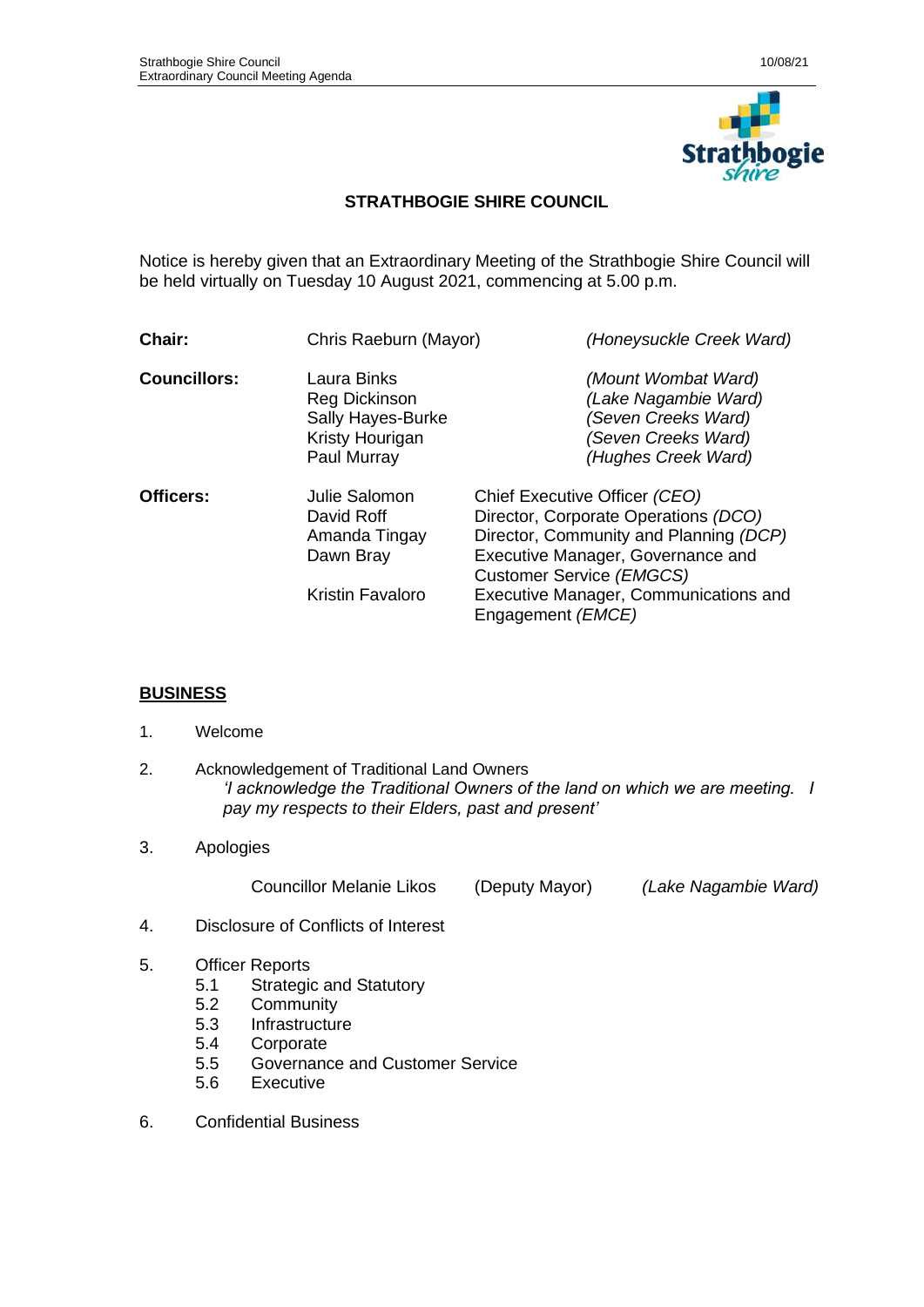Julie Salomon **CHIEF EXECUTIVE OFFICER**

6 August 2021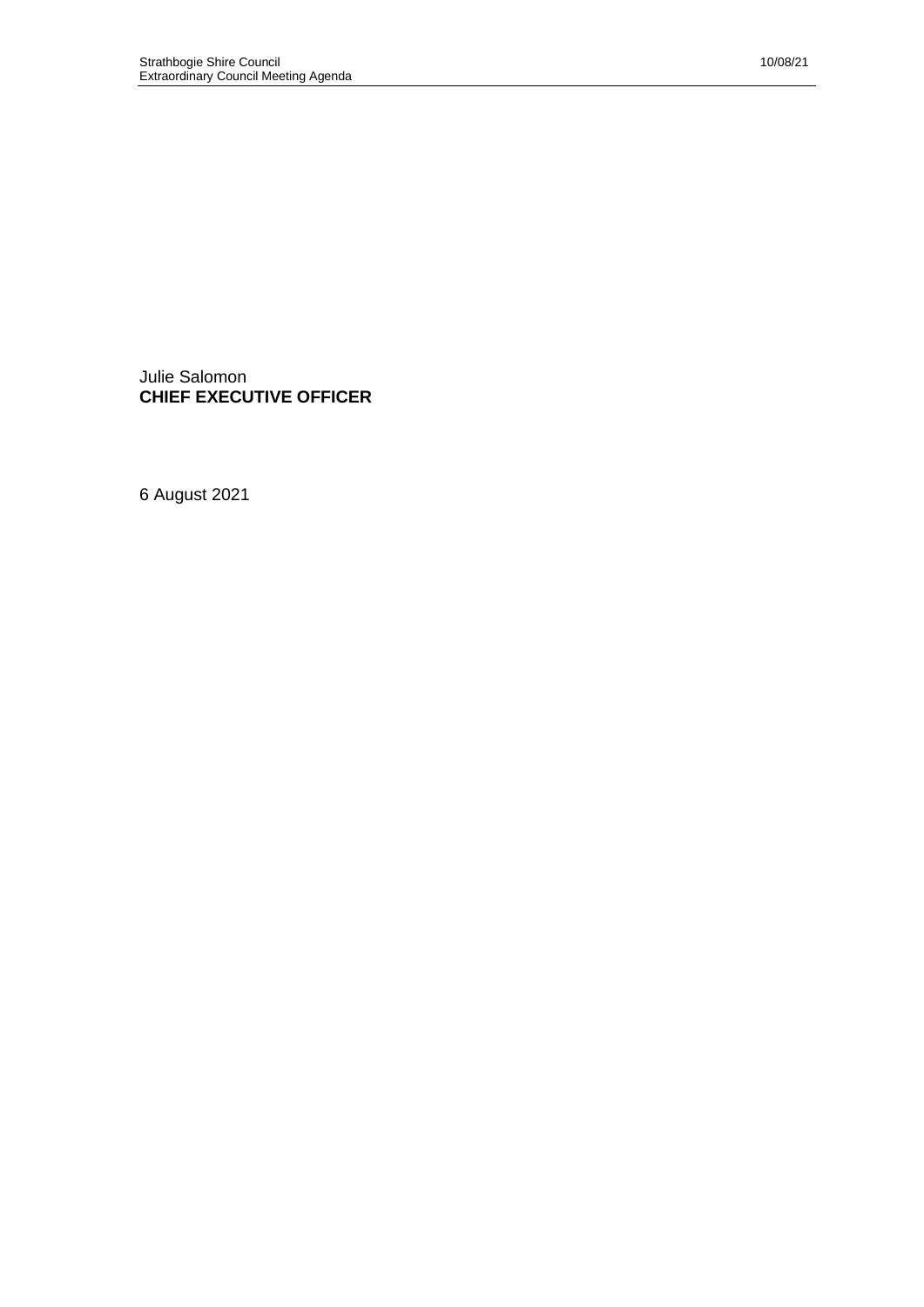## **REPORTS INDEX**

| 5.    | <b>OFFICER REPORTS</b>                                              |    |
|-------|---------------------------------------------------------------------|----|
| 5.1   | <b>Strategic and Statutory</b>                                      |    |
| 5.2   | <b>Community</b>                                                    |    |
| 5.3   | Infrastructure                                                      |    |
| 5.3.1 | Road Management Plan Review - Receiving / Hearing of<br>Submissions | 1  |
| 5.4   | Corporate                                                           |    |
| 5.5   | <b>Governance and Customer Service</b>                              |    |
| 5.6   | <b>Executive</b>                                                    |    |
| 6.    | <b>CONFIDENTIAL BUSINESS</b><br>Nil                                 | 16 |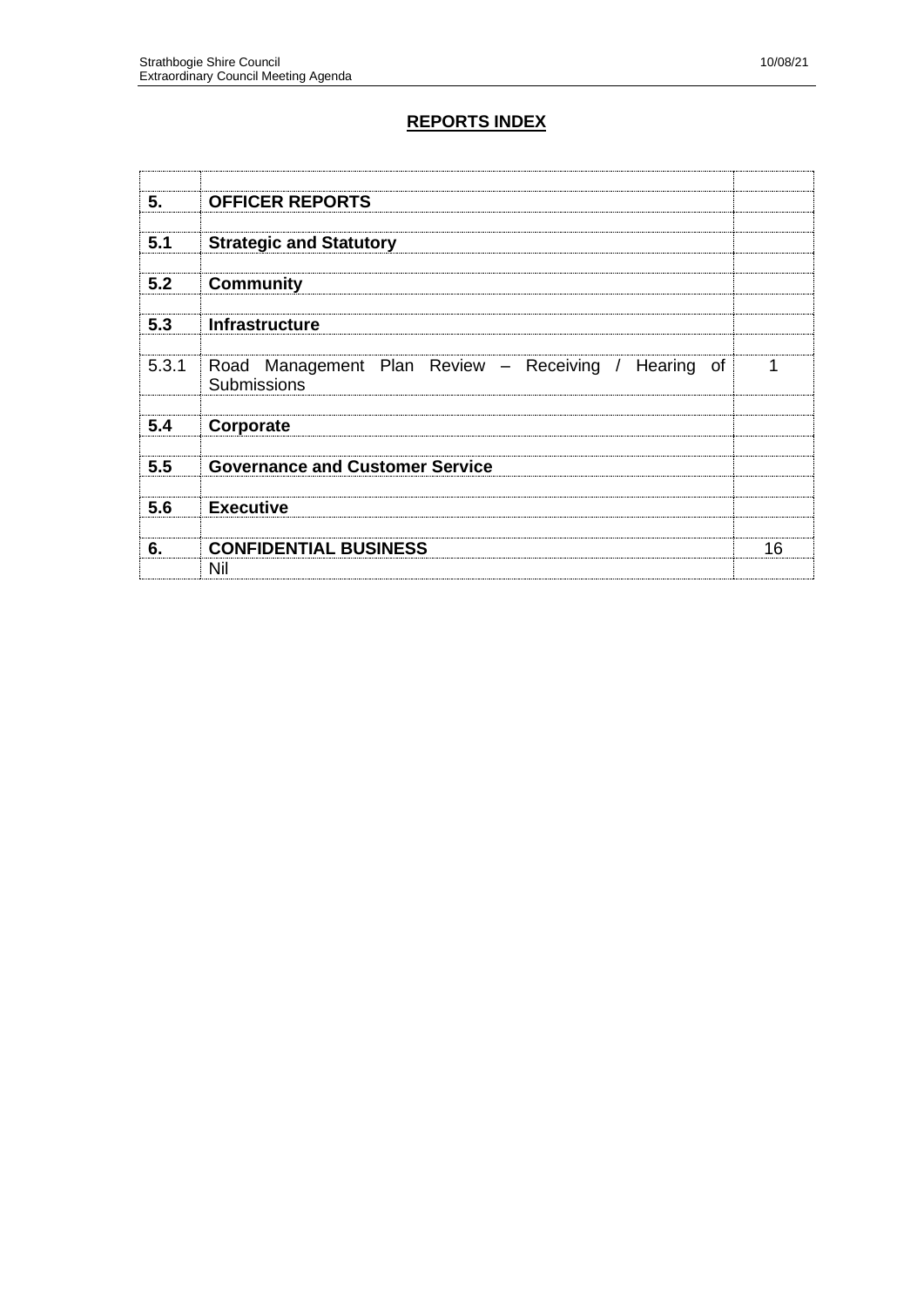#### **5. REPORTS**

#### **5.3 INFRASTRUCTURE**

#### **5.3.1 Road Management Plan Review – Receiving / Hearing of Submissions**

Author: Manager Asset Planning

Responsible Director: Director Community and Planning

#### *EXECUTIVE SUMMARY*

At the June 2021 Council Meeting, Council resolved to undertake a Section 223 process in accordance with the *Local Government Act 1989*, calling for submissions in relation to Council's periodical review of the Road Management Plan.

The purpose of the consultation was to provide an opportunity for the community to comment and provide feedback on the draft Road Management Plan, including how effective the previous version was. This feedback is collated in this report and be presented to Council as part of their consideration and deliberation before adopting the final Road Management Plan.

Following the submission period, 12 submissions regarding the draft Road Management Plan were received. Two of the 12 submitters have requested to be heard in support of their written submission. The purpose of the Section 223 hearing is for the Committee of Council to receive and hear the submission regarding the draft Road Management Plan. Officers will prepare a report outlining the recommendation from the Committee of Council hearing for consideration at the September 2021 Council Meeting.

## *RECOMMENDATION*

*That Council:*

- *1. Note the verbal and written submissions received in response to the public advertisement of the draft Road Management Plan.*
- *2. Note that a report will be prepared by Officers providing a recommendation from the Committee hearing at the September 2021 Council Meeting for its consideration.*

#### *PURPOSE AND BACKGROUND*

The purpose of this report is to hear submissions in relation to Council's draft Road Management Plan.

Council's Road Management Plan (RMP) sets reasonable standards in relation to the performance of road management functions for the maintenance of its public roads, pathways and associated infrastructure.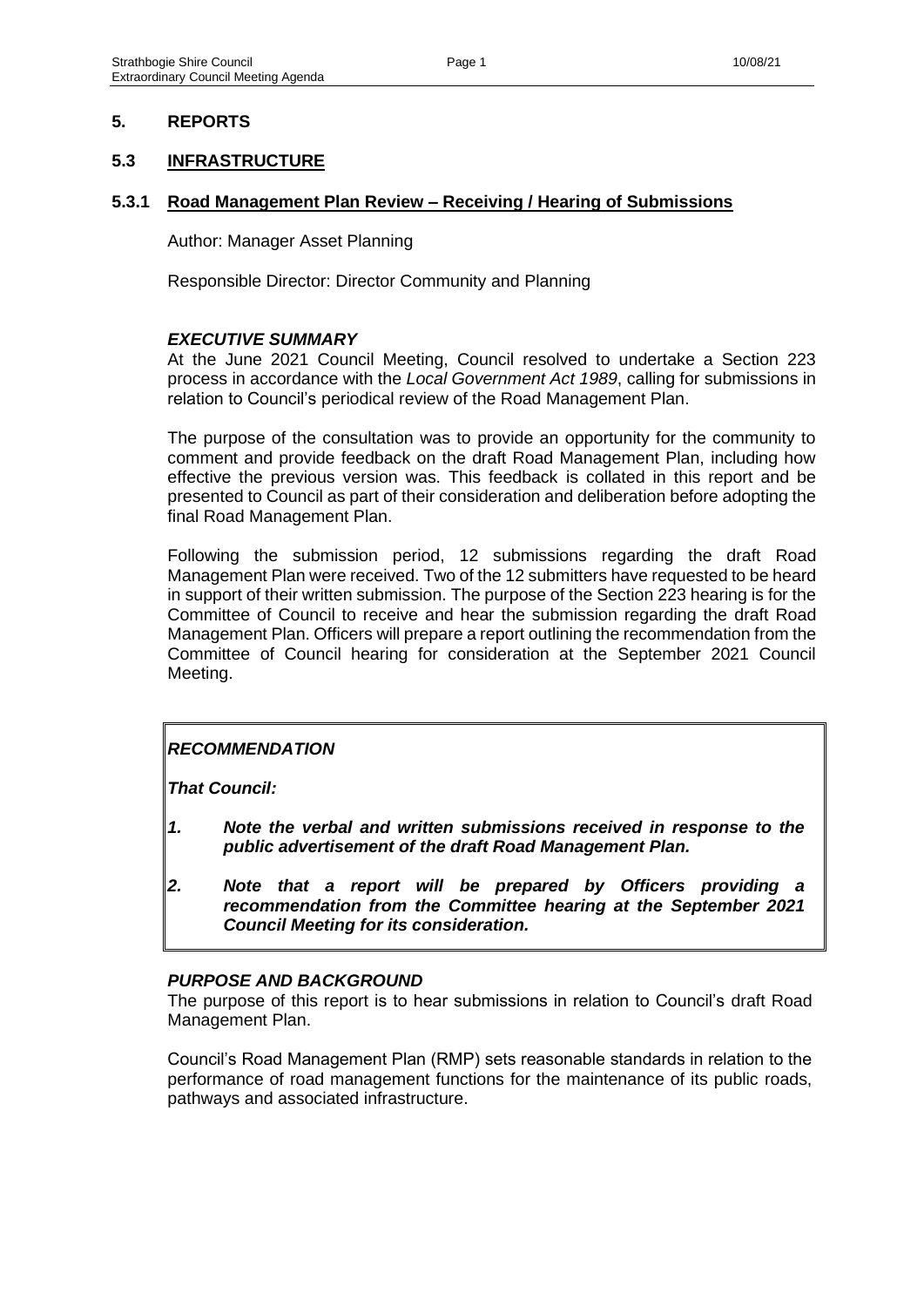The *Road Management Act 2004* (the Act), allows Council, as a road authority, to amend its RMP in accordance with the *Road Management (General) Regulation 2016* (the Regulation). Under the Act and in accordance with the Regulations, Council must review and publish its Road Management Plan every four years. In line with the general Council election held in October 2020, the Plan is now due for renewal.

The RMP has been reviewed and amended following consultation with relevant internal service areas and includes proposed changes.

Changes made to the plan include:

- Identification of stakeholders
- Diagrams to assist with determining who is responsible for a road
- Figures to describes the most common operational demarcation scenario found for the arterial road network
- Provision of clearer explanations and additional definitions.

#### *ISSUES, OPTIONS AND DISCUSSION*

One of the overarching governance principles in section 9 of the Local Government Act 2020 is that priority is to be given to achieving the best outcomes for the municipal community, including future generations.

A public notice advising of the review of the Road Management Plan was placed in the daily circulating newspaper calling for submissions from the general public over a 28 day period from the date of advertisement. Following the hearing of the submissions, a report will be prepared with recommendations based on the submissions and will be presented to Council at a future Council Meeting for consideration.

Many of the submissions focussed on requests for specific road maintenance and updates and/or changes to specific road and intersection treatments. To provide the community with an easier way to create requests for maintenance a simple-to-use form will be created on Council's new website, which is due in late 2021.

The following recommendations were made to Council:

- Remove the use of the word Paper Road
- Clarify flow chart responsibilities on page 9
- Include three new fire access roads
- Put more effort into Project Management and supervision of contractors
- Include Mitchell Shire as an abutting Shire to the Shire of Strathbogie (paragraph 4:1 of the Draft Strategy)
- Clarification needed on terms "fire access track" and "fire access roads".
- Improve roadside vegetation section for clarity
- Include section about road maintenance program including roadside spraying or slashing.
- Include section outlining road marking and compliance with applicable acts and standards.

#### *COMMUNITY ENGAGEMENT*

One of the overarching governance principles in section 9 of the Local Government Act 2020 is that the municipal community is to be engaged in strategic planning and strategic decision making.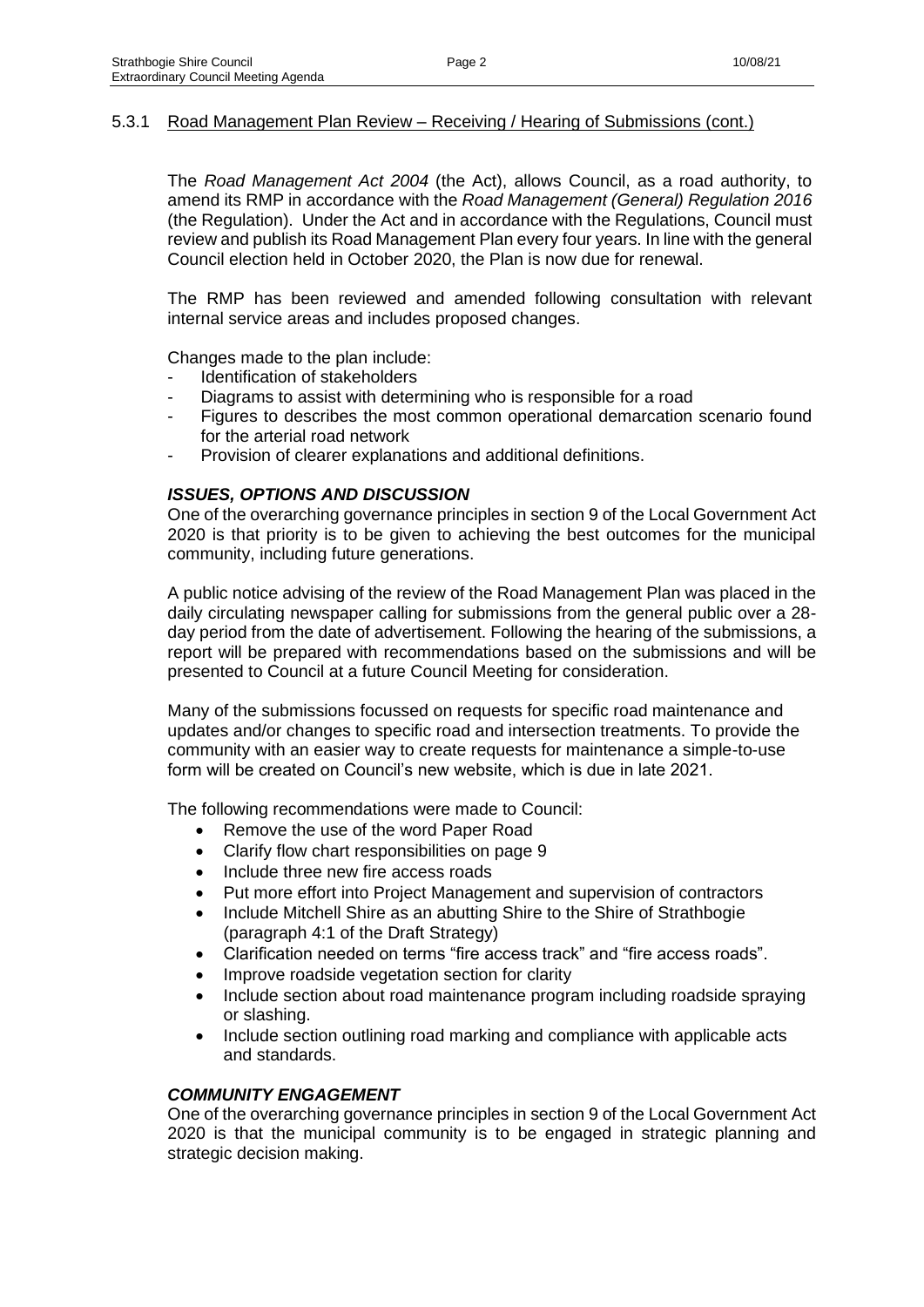Council adopted the Draft 2021 Road Management Plan to be released for community consultation at its June meeting.

Council used [www.share.strathbogie.vic.gov.au](http://www.share.strathbogie.vic.gov.au/) to provide the community with a copy of the draft plan and a submission form to have their say. The community was also able to email and post submissions.

The consultation period was open for four weeks and during this time we ran a communication campaign that included a media release, advertising, social media, eNews, website content and emails seeking feedback to key stakeholders.

#### **Depth:** Consult

**Public participation goal:** To obtain public feedback on analysis, alternatives and/or decisions.

**Promise to the public:** We will keep you informed, listen to and acknowledge concerns and aspirations, and provide feedback on how public input influenced the decision

Overall Council received 12 submissions. Of these nine were received through the Share Strathbogie platform, two via email and one in writing. The project achieved 290 views on Share Strathbogie platform and our social media campaign achieved a reach of more than 1300.

#### *POLICY CONSIDERATIONS*

Council Plans and Policies

- Council Plan:
	- o *Goal 2 – To sustainability manage our natural and built environment*
	- o *Key Strategy – Protect and enhance our built environment.*
- Asset Management Policy
	- o *Asset renewal – is the upgrading or replacement of an existing Asset, or a component, that restores the service capability of the Asset to its original functional condition and performance.*
- Asset Management Strategy
	- o *Ensure the Shire's infrastructure enhances efficiency for people and freight movement, service delivery and community amenities.*

#### *LEGAL CONSIDERATIONS*

One of the overarching governance principles in section 9 of the Local Government Act 2020 is that Council decisions are to be made and actions taken in accordance with the relevant law.

#### *Road Management Act 2004*

The Act lists the roles and responsibilities of different authorities across Victoria's road networks. It establishes the functions and powers of councils as the road authority for local roads.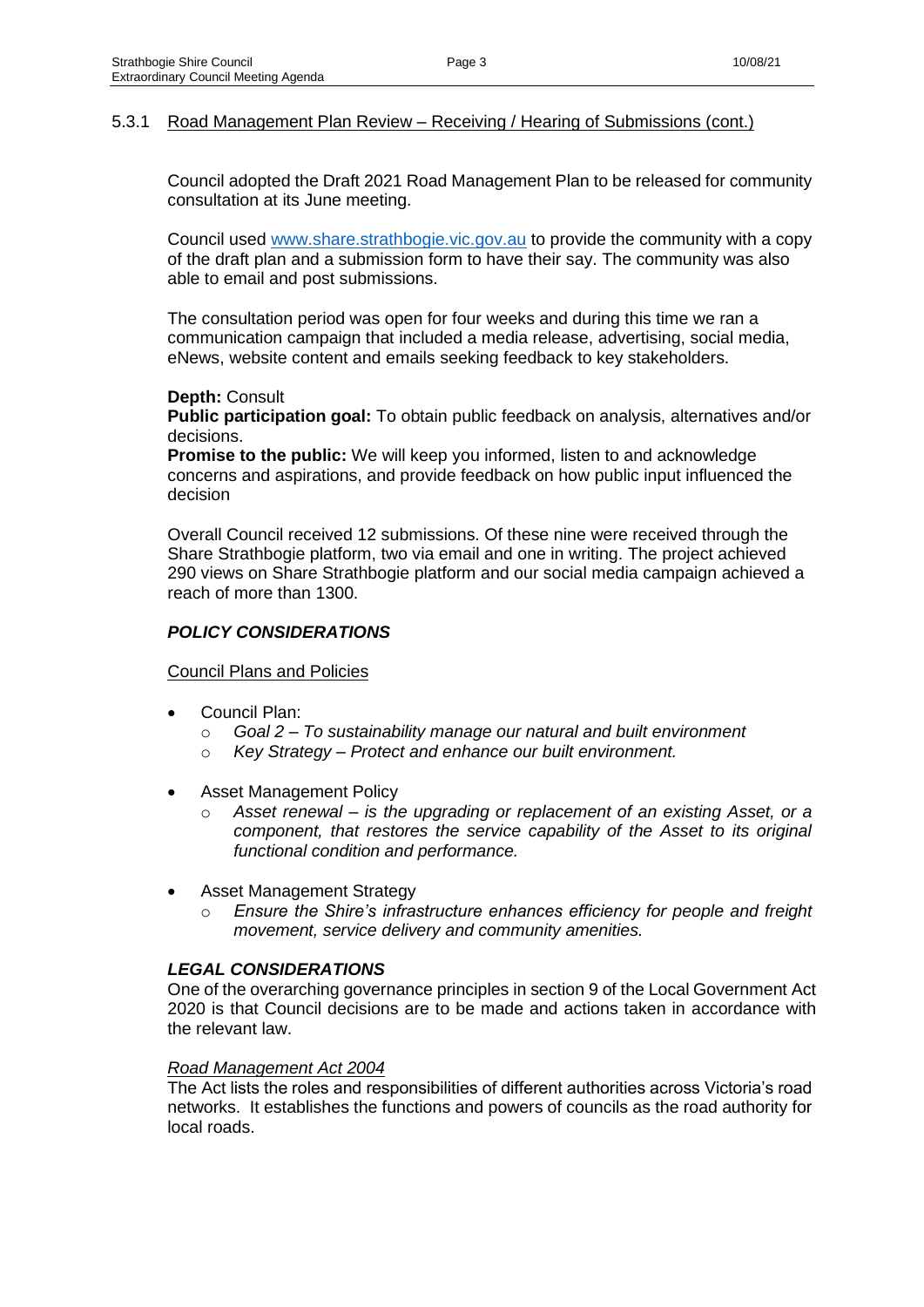Under section 40, councils have a statutory duty to inspect, maintain and repair public roads. This legislation also requires councils to maintain a register of all roads for which they are responsible. Under the Act, councils can choose to develop a RMP that details standards or policies on how they will perform their road management duties.

This includes:

- Service levels
- Criteria on what defects to repair
- What type of response the council will use for different defects.

Whilst it is not compulsory for councils to develop a RMP, it can provide a defense to civil cases brought against a council for damages related to their roads. Councils need to comply with the standards set out in their RMP and maintain records of compliance in order to rely on this defense. Councils that choose to have an RMP must consult their community on it.

#### *Local Government Act 2020*

The new *Local Government Act 2020* is being introduced gradually over four tranches. At the time of writing this report, the provisions of the *Local Government Act 1989* remain in place in relation to council powers over roads. Further, the requirements for public submissions to be lodged under section 223 of the Act still remain in place.

The following provisions of the *Local Government Act 1989* are relevant and at this stage, are continuing indefinitely;

- Section 206(1) (Power of Councils over Roads)
- Clause 2 (Power to deviate Roads) of Schedule 10 (Powers of Councils over Roads)
- Section 207A (Submissions under section 223)
- Section 223 (Right to make submissions)
- Section 207B (Certain land used, or to be used for Roads to vest in Council)
- Section 207D(1)(b) (Registration of titles of land affected by action concerning roads)
- Section 207E Alterations to titles if land exchanged).

#### Conflict of Interest Declaration

All officers, and/or contractors, involved in the preparation of this report have signed a written declaration that they do not have a conflict of interest in the subject matter of this report.

#### **Transparency**

One of the overarching governance principles in section 9 of the *Local Government Act 2020* is that the transparency of Council decisions, actions and information is to be ensured.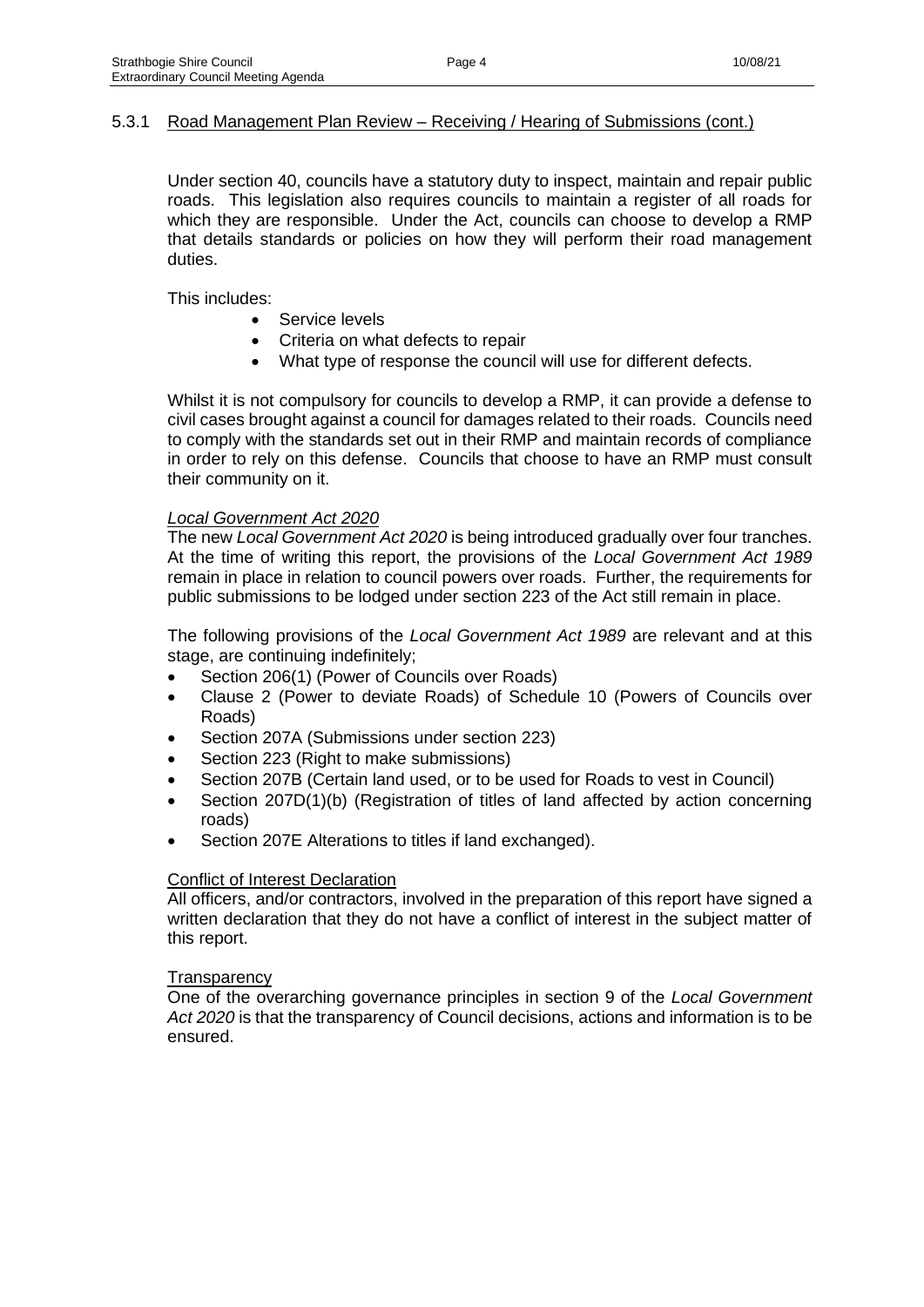Decisions made by Council will be:

- Undertaken in accordance with the Act and the Governance Rules
- Conducted in an open and transparent forum with information available via Council reports.

Council meetings will be open to the community or can be viewed on the livestream (and available as a recording) unless closed for reasons by s.66(2) of the Act.

#### *FINANCIAL VIABILITY CONSIDERATIONS*

One of the overarching governance principles in section 9 of the *Local Government Act 2020* is that the ongoing financial viability of the Council is to be ensured.

There is no direct affect to Councils' operational budget as no changes have been made to the intervention, inspection, maintenance targets or response times for roads.

#### *SUSTAINABILITY CONSIDERATIONS*

One of the overarching governance principles in section 9 of the *Local Government Act 2020* is that the economic, social and environmental sustainability of the municipal district, including mitigation and planning for climate change risks, is to be promoted.

#### **Economic**

In reviewing the levels of service within the RMP, consideration was given to what is reasonable, affordable and achievable, taking account of current and future budgetary constraints.

#### **Social**

The social issues considered when undertaking this review focus around the desire for all modes of transport being utilised in as safe an environment as practical for the benefit of the community.

#### **Environmental**

Early efforts to create sustainable roads focused on reducing the ecological footprint of new roads by optimising route alignment, managing storm water runoff and controlling erosion. Best practice in sustainable roads has now moved into a second phase of initiatives, where sustainable road construction and maintenance centres around energy and resource efficient materials and methodologies.

#### **Climate change**

Climate change can have direct and indirect impacts on road infrastructure. The direct impacts are due to the effects of the environment, chiefly rainfall and temperature.

Rainfall changes can alter moisture balances and influence pavement deterioration. Temperature can affect the aging of bitumen resulting in an increase in embrittlement of the surface seals that represent more than 90% of the rural sealed roads within the Municipality.

The indirect impacts of climate change on roads are due to the effects on the location of population and human activity altering the demand for roads.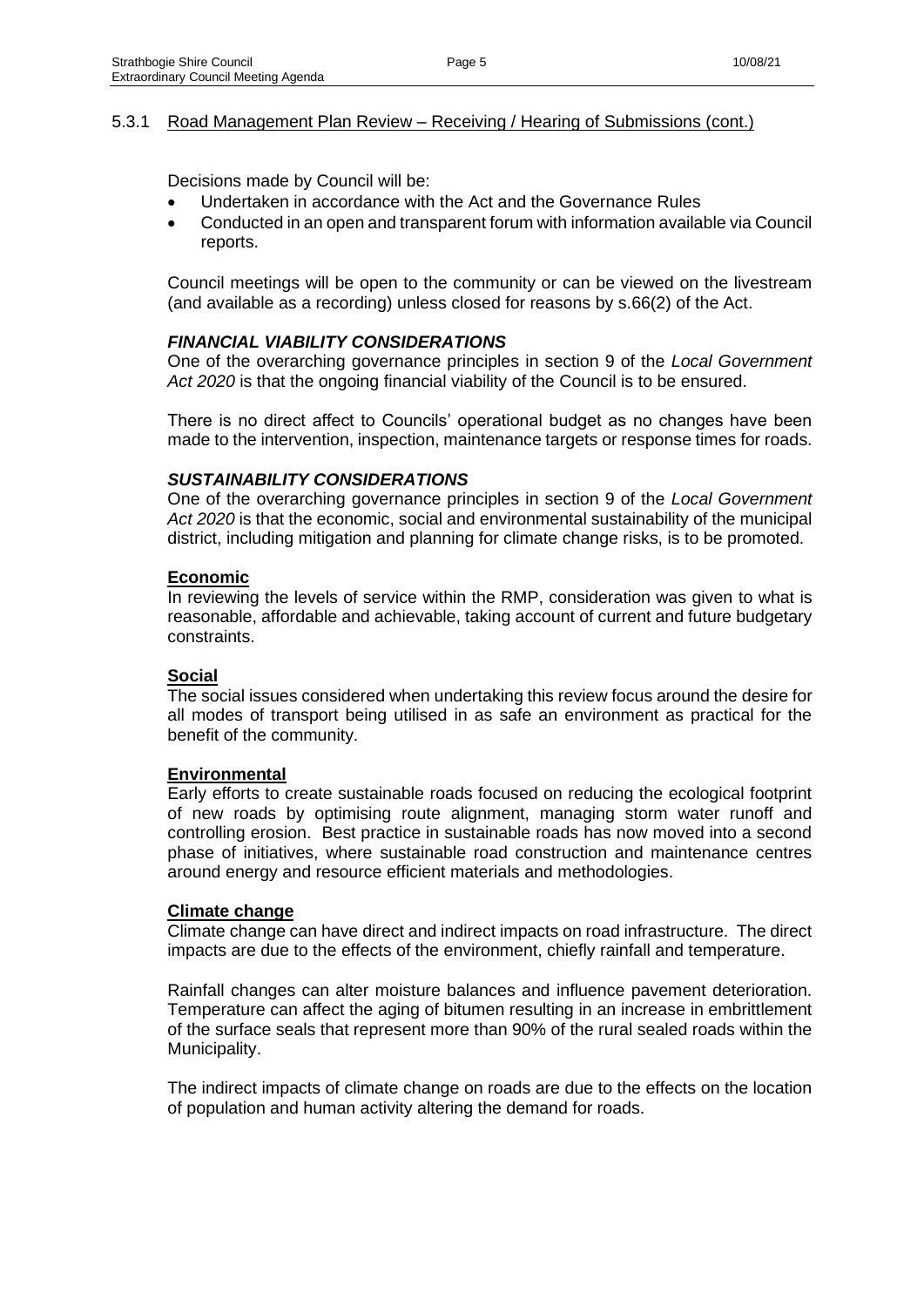#### *INNOVATION AND CONTINUOUS IMPROVEMENT*

The proposed amendments to the RMP have been prepared with consideration to the amenity and safety of roads, pathways and associated infrastructure. It is a desired outcome that the amenity provided within the road environment be to the highest level that is reasonable, affordable and achievable.

#### *HUMAN RIGHTS CONSIDERATIONS*

This report considers that the recommendation does not limit any human rights under the Victorian Charter of Human Rights and Responsibilities Act 2006.

#### *CONCLUSION*

Following the submission period, 12 submissions regarding the draft Road Management Plan were received. Two of the 12 submitters have requested to be heard in support of their written submission. The purpose of the Section 223 hearing is for the Committee of Council to receive and hear the submissions regarding the draft Road Management Plan. A report outlining the recommendations from the Committee of Council hearing will be presented for consideration at the September 2021 Council Meeting.

The RMP review process has been undertaken in accordance with the Act and Regulation, taking account of what is reasonable, affordable, and achievable. These proposed amendments will result in improvements to the understanding and workability of the RMP.

#### *ATTACHMENTS*

**Attachment 1:** Engagement Report – Draft Road Management Plan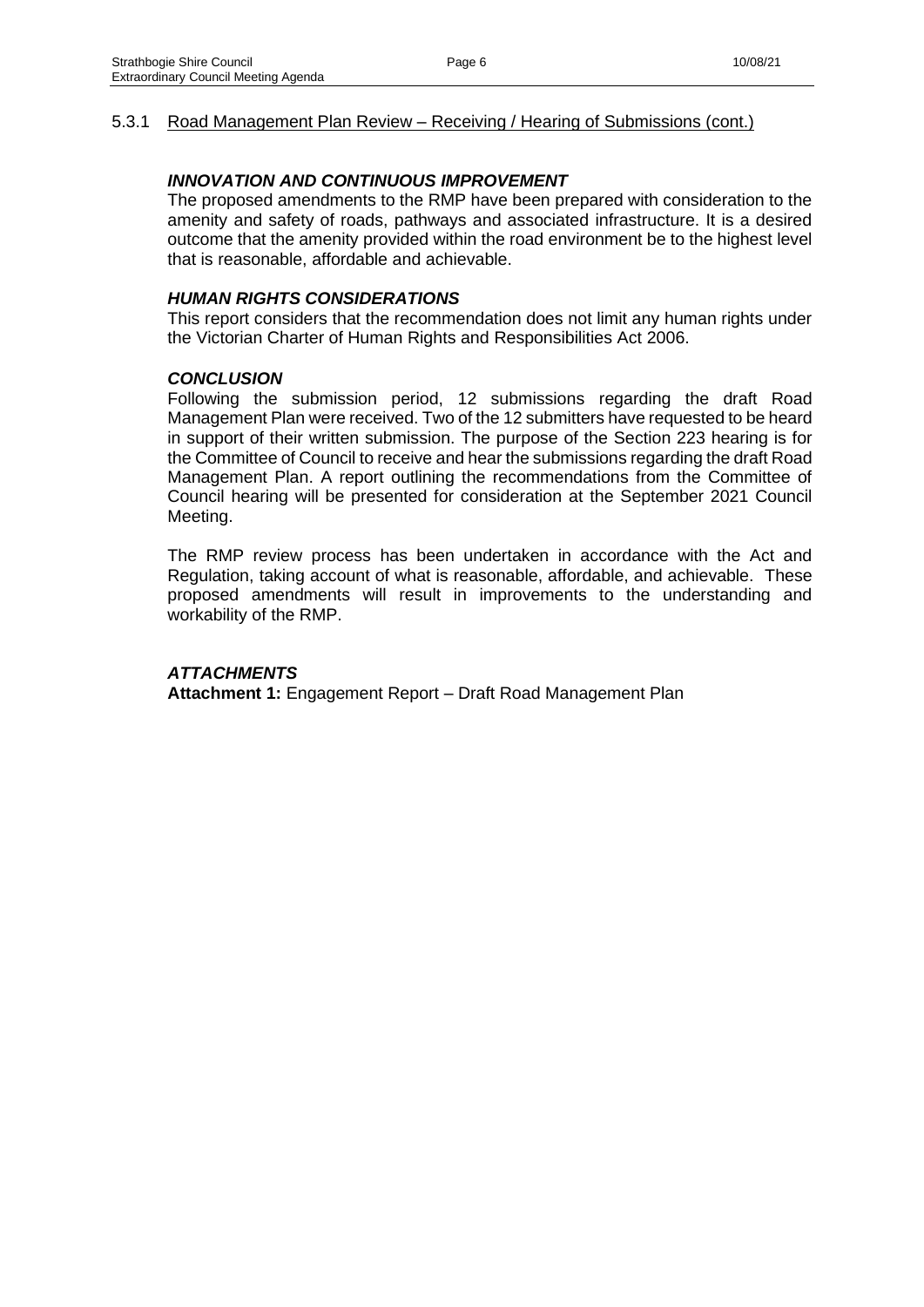## **ATTACHMENT 1:**

# Engagement Report



## **Draft Road Management Plan**

## **Background**

The Draft 2021 Road Management outlines the way Strathbogie Shire Council maintains its extensive road network. This Draft Road Management Plan:

- Describes road assets within road reserves for which Council is responsible.
- Outlines areas within Council's responsibility including public roads, bridges and major culverts, footpaths, on-street and off-street car parks.
- Sets out inspection intervals and response times for maintenance
- Considers the staff inspect, maintain and repair roads and to show a duty of care for ratepayers, while providing sustainable, safe and economic maintenance.
- Sets out how Council works with other authorities and implements processes and systems to ensure compliance and standards are met.
- Forms an integral part of Council's Asset Management Strategy.

## The Engagement Approach

Council adopted the Draft 2021 Road Management Plan to be released for community consultation at is June meeting.

Council used [www.share.strathbogie.vic.gov.au](http://www.share.strathbogie.vic.gov.au/) to provide the community with a copy of the draft plan and a submission form to have their say. The community was also able to email and post submissions.

The consultation period was open for four weeks and during this time we ran a communication campaign that included a media release, advertising, social media, eNews, website content and emails seeking feedback to key stakeholders.

#### **Depth:** Consult

**Public participation goal:** To obtain public feedback on analysis, alternatives and/or decisions.

**Promise to the public:** We will keep you informed, listen to and acknowledge concerns and aspirations, and provide feedback on how public input influenced the decision

## Participation and reach

Overall Council received 12 submissions. Of these nine were received through the Share Strathbogie platform, two via email and one in writing. The project achieved 290 views on Share Strathbogie platform and our social media campaign achieved a reach of more than 1300.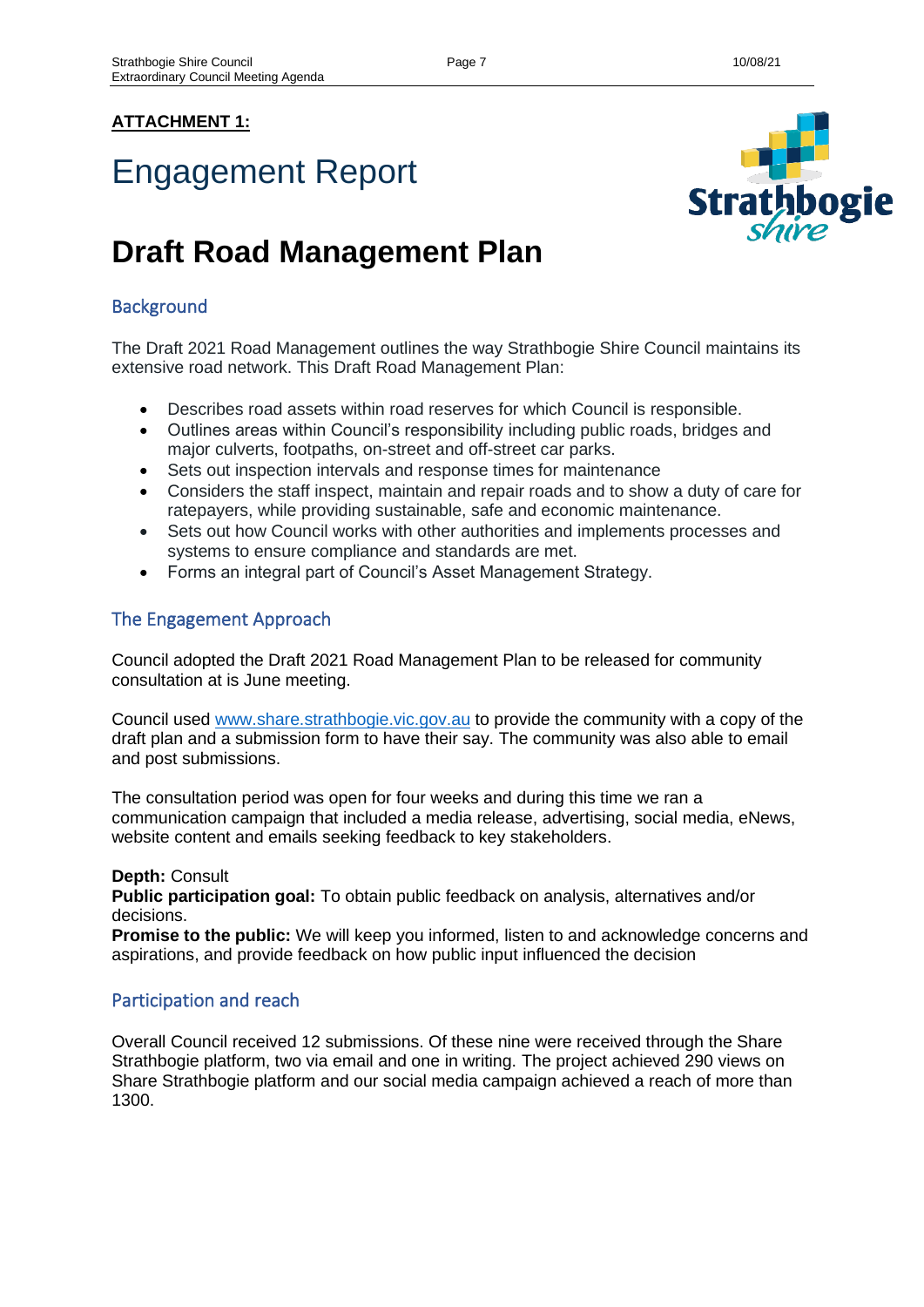## What our community told us

Many of the submissions focussed on requests for specific road maintenance and updates and/or changes to specific road and intersection treatments. To provide the community with an easier way to create requests for maintenance a simple-to-use form will be created on Council's new website, which is due in late 2021.

The following recommendations were made to Council:

- Remove the use of the word Paper Road
- Clarify flow chart responsibilities on page 9
- Include three new fire access roads
- Put more effort into Project Management and supervision of contractors
- Include Mitchell Shire as an abutting Shire to the Shire of Strathbogie (paragraph 4:1) of the Draft Strategy)
- Clarification needed on terms "fire access track" and "fire access roads".
- Improve roadside vegetation section for clarity
- Include section about road maintenance program including roadside spraying or slashing.
- Include section outlining road marking and compliance with applicable acts and standards.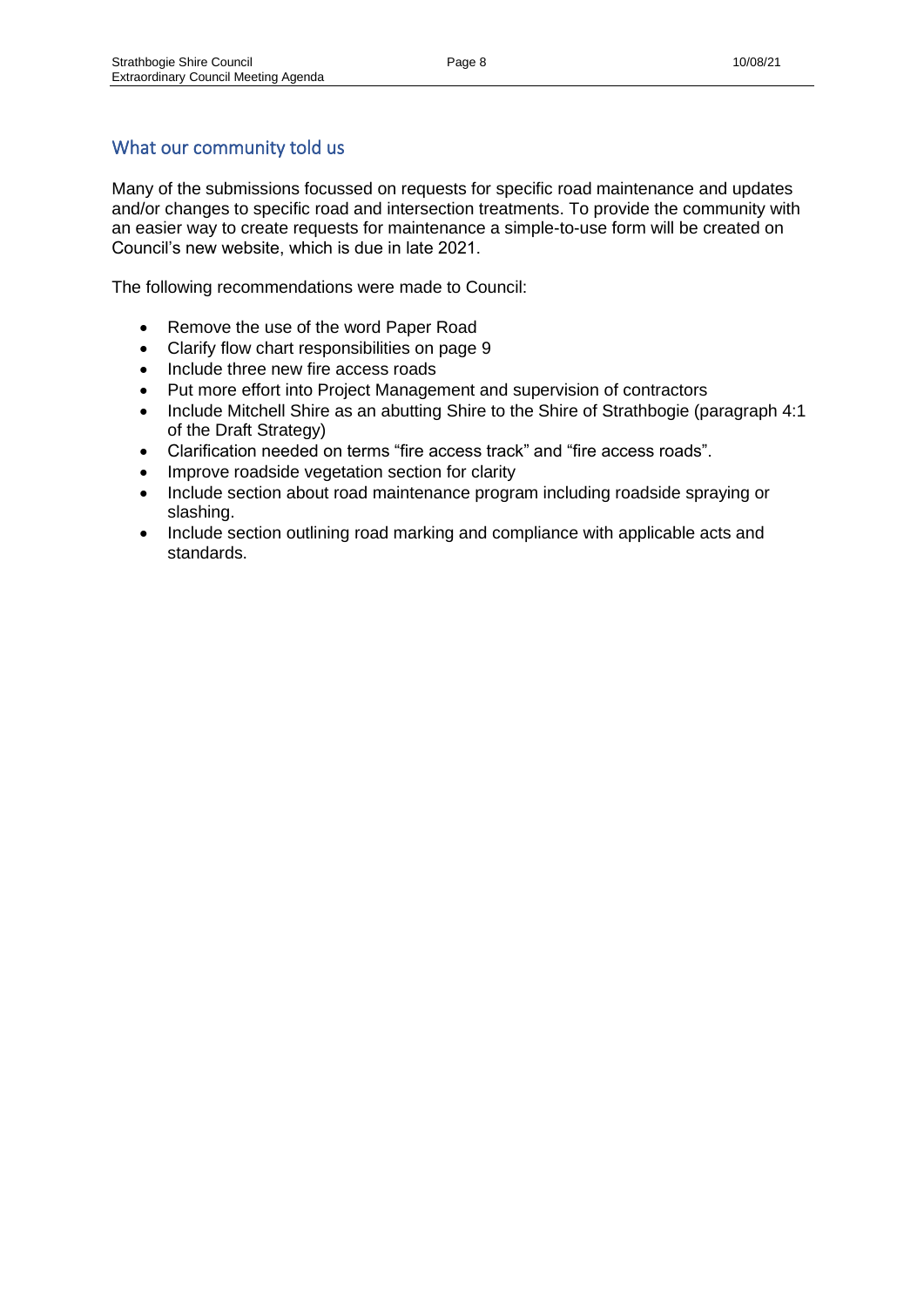## Findings

| <b>From</b> |                    | <b>Request</b><br>to speak | <b>Submission</b>                                                                                                                                                                                                                                                                                                                                                                                                                                                                                                |
|-------------|--------------------|----------------------------|------------------------------------------------------------------------------------------------------------------------------------------------------------------------------------------------------------------------------------------------------------------------------------------------------------------------------------------------------------------------------------------------------------------------------------------------------------------------------------------------------------------|
|             | DELWP via<br>email | <b>NO</b>                  | The Department would like to provide the following comments regarding the draft plan:                                                                                                                                                                                                                                                                                                                                                                                                                            |
|             |                    |                            | Section 1.6 Glossary of Terms:                                                                                                                                                                                                                                                                                                                                                                                                                                                                                   |
|             |                    |                            | The document defines: "Unused Road Reserve or Paper Road" as "A road reserve that exists on paper but<br>does not contain a physical road".                                                                                                                                                                                                                                                                                                                                                                      |
|             |                    |                            | DELWP Comment: The plan does not refer anywhere to "Paper Road" and we suggest this term be removed.<br>"Unused Road" as defined under the Land Act 1958, "means a road or any part of a road which is the subject of<br>a notice under section 400(1)". Scheduling of all or part of a road under this section means that DELWP may<br>issue an agricultural licence under the Land Act 1958.                                                                                                                   |
|             |                    |                            | Section 4 Demarcation of Responsibility                                                                                                                                                                                                                                                                                                                                                                                                                                                                          |
|             |                    |                            | The flow chart on Page 9 could be seen as misleading to the public because of the definition (provided in your<br>glossary) for unused road. DELWP is only responsible for administering unused road Licences under the Land<br>Act 1958 over unused roads. DELWP are of the opinion that all other management requirements (including<br>access) of unused roads (whether licenced or not) fall under the "care and management" of Council, in<br>accordance with section 205 of the Local Government Act 1989. |
|             |                    |                            | While nothing in the Road Management Act 2004 can be construed as requiring that a road which is specified to<br>be an unused road under section 400 must be opened to the public or maintained to any standard, DELWP<br>believes that section 205 of the Local Government Act 1989 makes Council responsible for the care and<br>management of all Public Highways under Common Law on Crown land. Reiterating above, DELWP is only<br>responsible for the management of the Licence and Licensee.             |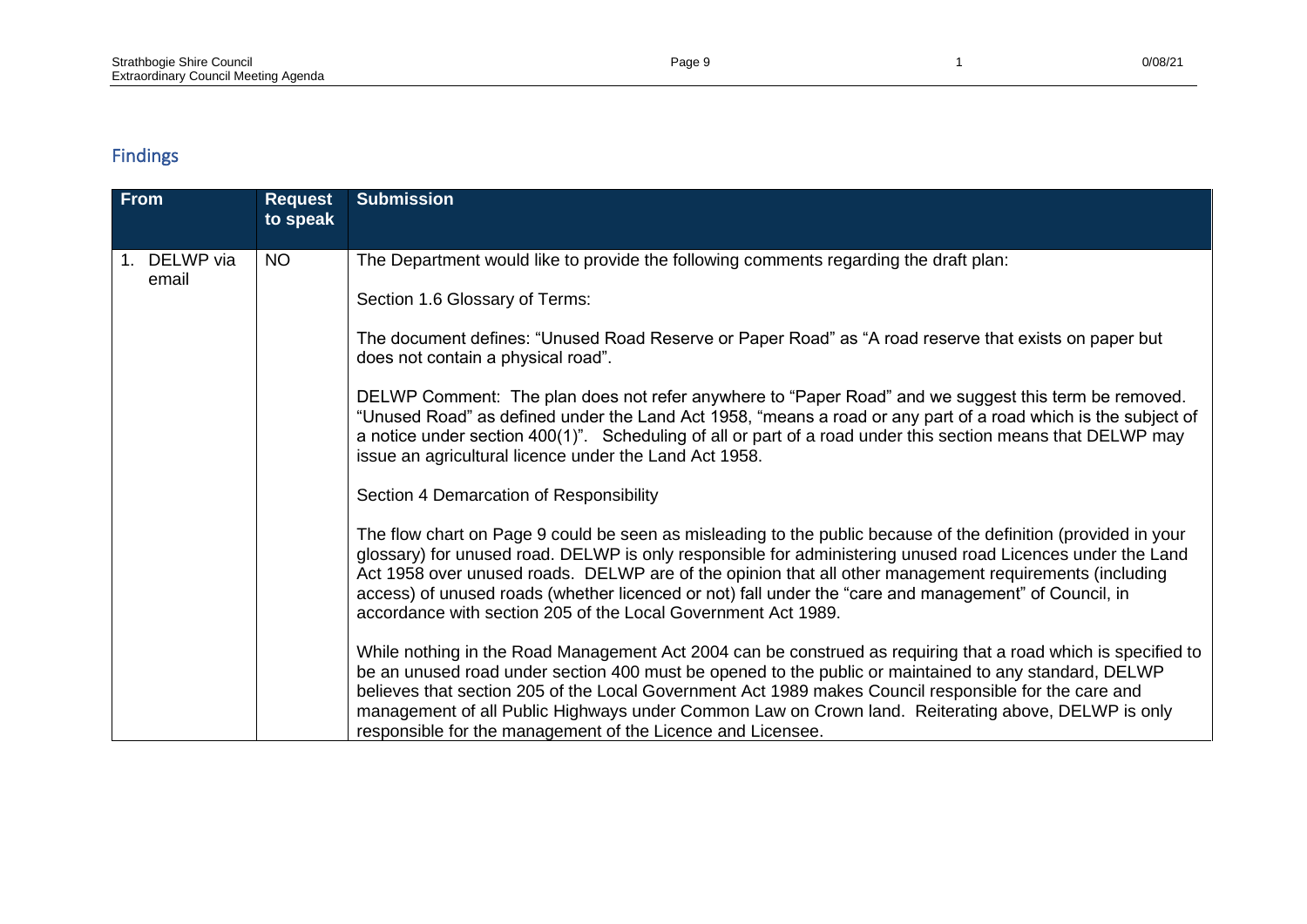| 2. | Strathbogie<br><b>Shire</b><br>Council<br>Emergency | <b>No</b> | One of the roles of the Council's Emergency Management Officer position is to provide administrative support to<br>the Municipal Fire Planning Sub Committee (MFPSC) and convene weekly catchup meetings with the CFA<br>Group Officers and the CFA's Strathbogie Catchment Officer to discuss issues of concern.                                                                                                                                                                                                                                            |
|----|-----------------------------------------------------|-----------|--------------------------------------------------------------------------------------------------------------------------------------------------------------------------------------------------------------------------------------------------------------------------------------------------------------------------------------------------------------------------------------------------------------------------------------------------------------------------------------------------------------------------------------------------------------|
|    | Management<br>Officer                               |           | I have recently completed inspections of existing fire access roads accompanied in some instances by the CFA<br>Group Officers from Euroa and Violet Town. The former Municipal Fire Management Planning Committee (prior<br>to 1st December 2020) had discussed the inclusion of some additional fire access tracks in the Fire Plan and a<br>recent weekly meeting of the CFA Group Officers including the Strathbogie CFA Catchment Officer endorsed<br>the following new fire access roads for consideration by the Council in the Road Management Plan. |
|    |                                                     |           | 1. Unnamed Fire Access from Arcadia Two Chain Road to Frosts Road 1630m Miepoll - length 1630m<br>2. Sugarloaf Road from Sheans Creek Road 3415 to end of road 9032m Kithbrook length 4900m<br>3. Wakenshaws Road from Polly McQuinns Road 98 to Coach Road 2765m Strathbogie length 2667m                                                                                                                                                                                                                                                                   |
|    |                                                     |           | As indicated in the proposed Road Management Plan, fire access tracks are only required to be trafficable<br>during the declared fire season such that minimal maintenance is generally required which typically would<br>include trimming of low branches and grading or otherwise filling in some ruts/larger potholes which may have<br>developed.                                                                                                                                                                                                        |
|    | 3. General<br>submission                            | <b>No</b> | Baxters Rd Goulburn Weir desperately needs a good layer of gravel put down and rolled.                                                                                                                                                                                                                                                                                                                                                                                                                                                                       |
|    | 4. General<br>submission                            | <b>No</b> | In regards to roads in Euroa that need improvement one is Birkett Street from Branjee Street to Drysdale Road.<br>Due to the volume of traffic especially semi trailers and school buses the road needs to be widened to reduce<br>the huge clouds of dust that cover our houses, washing, and we breathe in. We have to refrain from having our<br>doors and windows open from spring to winter to minimize the dust inside.                                                                                                                                |
|    | 5. General<br>submission                            | <b>No</b> | Any time there is rain Wormangal-Wahring Rd turns to mush and despite slowing to 20-30 km/h my all wheel<br>drive still slides and locks up with lights lit up all over the dash.                                                                                                                                                                                                                                                                                                                                                                            |
|    |                                                     |           | I have stood on the side of the road many times watching the school bus lock up and or skid as it tries to stop to<br>let my kids off. Our car gets so filthy every single trip that trying to get in and out of the car without covering our<br>clothes in mud which dries to white is near impossible. When the local primary school uniform is black my kids<br>end up turning up at school looking filthy each morning despite being dressed in freshly washed clothes.                                                                                  |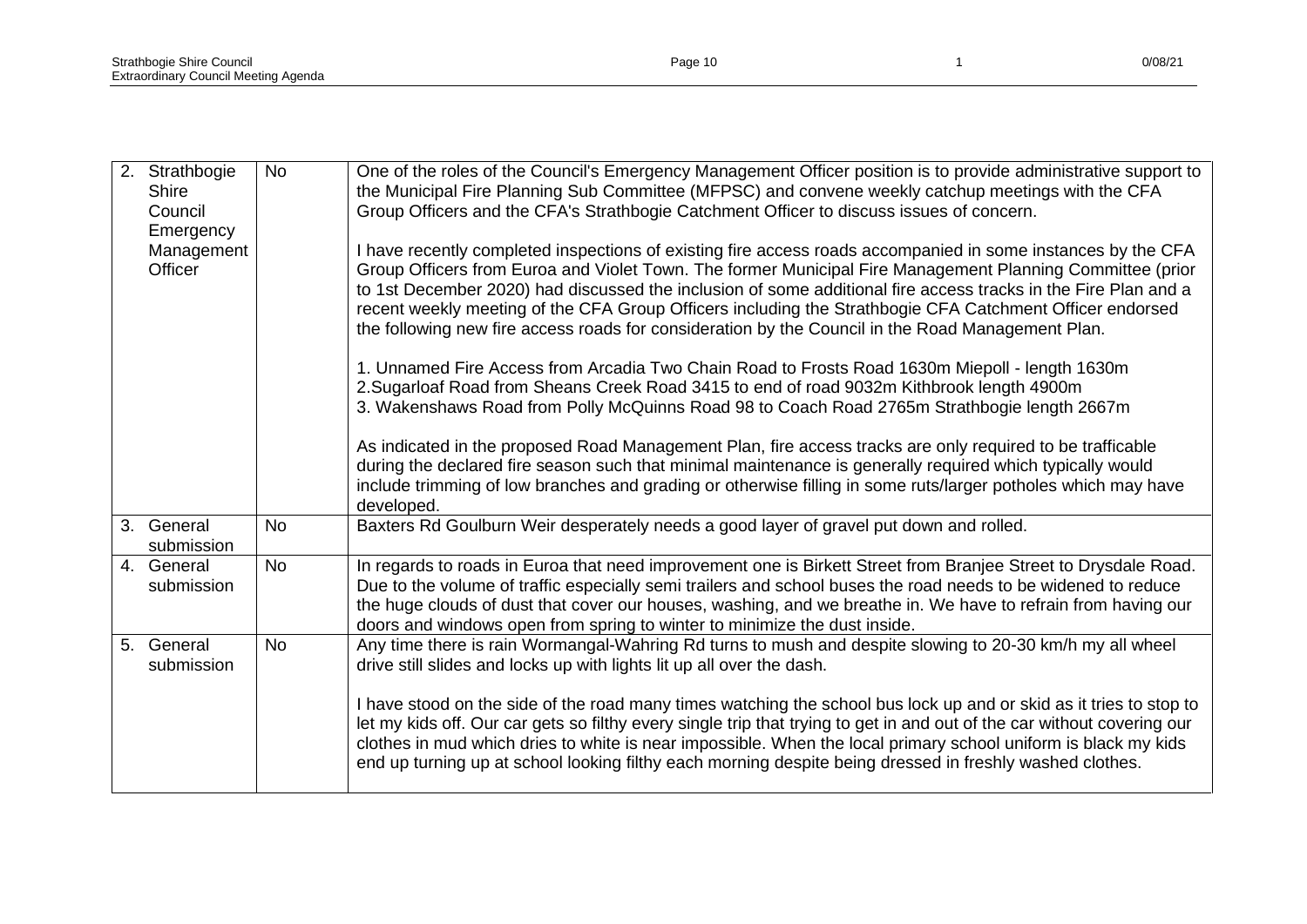|                          |           | The rest of the year the road releases a thick white dust when driven on. This covers every surface in our house<br>and with my husband as an asthmatic I spend hours wiping surfaces each week. Once again the bus stop<br>becomes a dangerous environment as we can't breathe easily for a minute or two as each vehicle goes past<br>while waiting at the stop.                                                             |
|--------------------------|-----------|--------------------------------------------------------------------------------------------------------------------------------------------------------------------------------------------------------------------------------------------------------------------------------------------------------------------------------------------------------------------------------------------------------------------------------|
|                          |           | The road is used by numerous trucks travelling at 100km/h all year round but more frequently during harvest<br>time.                                                                                                                                                                                                                                                                                                           |
|                          |           | I would love to see the road properly formed and covered in bitumen to make it safer and healthier for all the<br>local residents. While there are only a small number of houses on the road the number of trucks and farm<br>machinery travelling on this road greatly exceeds that number.                                                                                                                                   |
| 6. General<br>submission | <b>No</b> | Look at local traffic only on Mansfield-Longwood Rd. It has become the bypass of Euroa. Traffic move on that<br>road at a 100km plus.                                                                                                                                                                                                                                                                                          |
|                          |           | Making the road better will only make more traffic not what locals need. It's dust in summer travels for kms over<br>the homes and farms in summer. I have video over our farm. They travel onto the old Hume without stopping<br>and myself and family members have been run off the road.                                                                                                                                    |
|                          |           | On long weekends I've seen 20 plus cars and trailers trying to get back on the Hume taking 1/2 hour or more as<br>the traffic is moving thick back to Melbourne and travelling at 110 kms.                                                                                                                                                                                                                                     |
|                          |           | The road is potholes plus at the moment. Big gravel trucks run on this road nonstop and drive fast. I hope no<br>one is killed before something is done, it would be better if they could get on the Hume near Euroa.                                                                                                                                                                                                          |
| 7. General<br>submission | <b>No</b> | 1. Formalise traffic management at intersection of Binney St and Railway St with a small roundabout                                                                                                                                                                                                                                                                                                                            |
|                          |           | 2. Modify drainage on N side of Binney St between Brock St and Bury Street (nearly need a 4x4 to access<br>between road and footpath at times)                                                                                                                                                                                                                                                                                 |
| 8. General<br>submission | <b>No</b> | Turning circle required at the end of Fleming road, Arcadia South                                                                                                                                                                                                                                                                                                                                                              |
| 9. General<br>submission | Yes       | Thank you for the opportunity to submit our points of awareness and concern. We understand that Strathbogie<br>Shire has been, since the previous Councillors, prior to 2020 election, are on somewhat of a mission to improve<br>the roads of their various classes in the Strathbogie Shire this is very commendable, we have witnessed it often<br>and more in depth when we had to wait for machinery to be do their work. |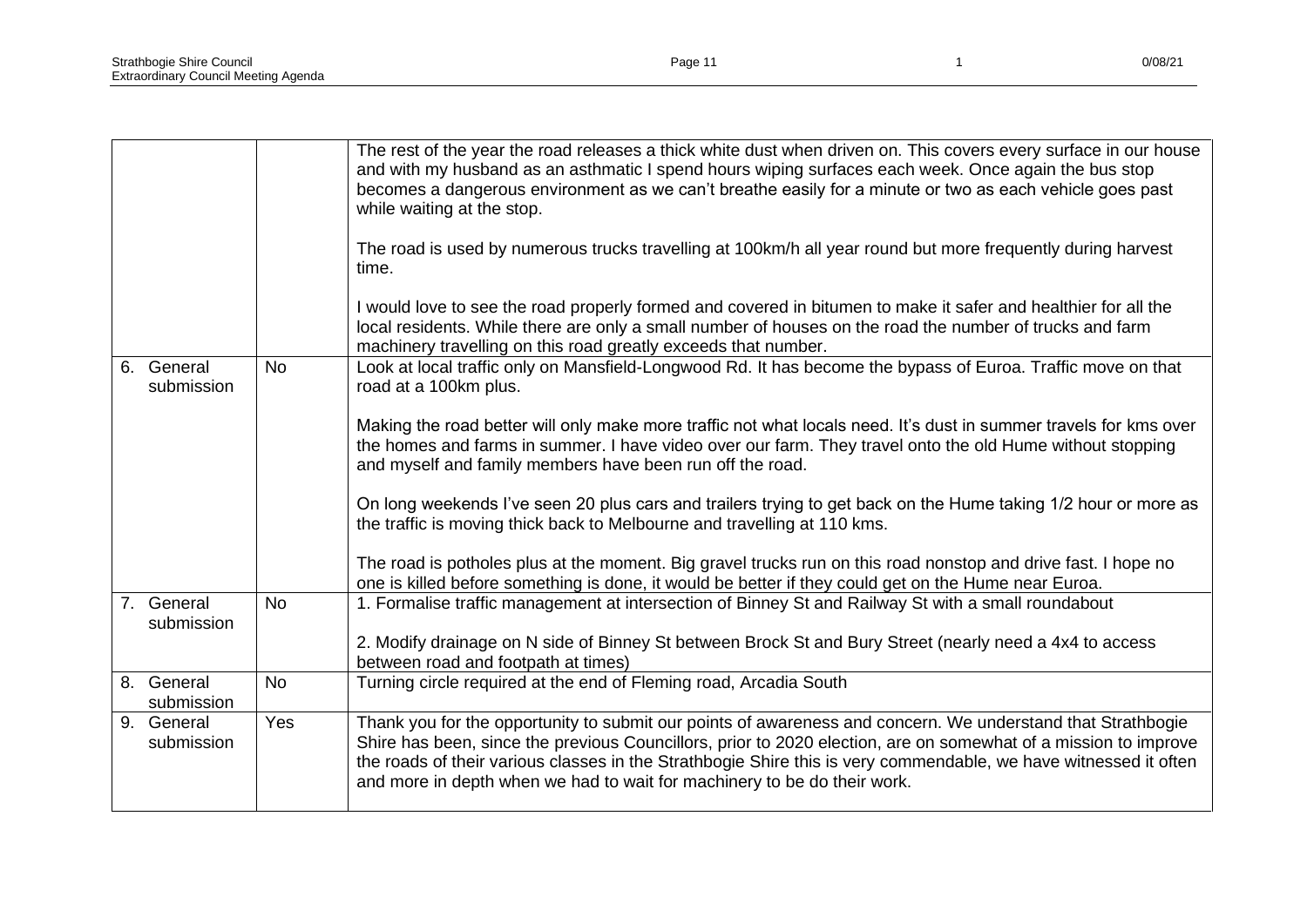| This is a good start, but the quality of the work does not seem to be of any sort of high nor enduring standard,<br>you have 20-40-100yr standards on roads keep to it. A lot more effort into Project Management and Supervision<br>on behalf of the Shire's Supervising body seems to be greatly needed. An example of this is the 'below par'<br>effort is the corner of Livingstone Street and Ewings Rd Avenel. To the observer, over the greatly extended time<br>in which the works were going on, the project appeared to be poorly managed and executed, lacked supervision<br>from the relevant authority and the work done is not seamless to its surrounds, the lines were in the wrong<br>place, new lumps and bumps on the new road, the shoulders were and still are in a very poor condition, to<br>access footpaths/driveways it is unpleasant to put it mildly and messy. |
|---------------------------------------------------------------------------------------------------------------------------------------------------------------------------------------------------------------------------------------------------------------------------------------------------------------------------------------------------------------------------------------------------------------------------------------------------------------------------------------------------------------------------------------------------------------------------------------------------------------------------------------------------------------------------------------------------------------------------------------------------------------------------------------------------------------------------------------------------------------------------------------------|
| Then a big disconnect from the 'works' start and end to the existing roads, Queen Street drainage has not been<br>addressed, the many side roads that were used over the extended period due to these works are shoulders<br>damaged, potholes and uneven surfaces then throwing some gravel on the area may have looked good but the<br>rain sorted that out in less than an hour!                                                                                                                                                                                                                                                                                                                                                                                                                                                                                                         |
| Seriously it is a badly done job leaving a mess all about the greater project area. Ewings road; in total road<br>shoulders are appalling, it is well used and hazardous. Children, Adults, cyclists walk along this road and then to<br>cross the railway line is just a hazard as they have to walk on the road to cross the railway line, go figure it is a<br>major access road into and about Avenel.                                                                                                                                                                                                                                                                                                                                                                                                                                                                                  |
| Very recently, as in this week, grading works on Hovell St in Avenel occurred but totally pointless as there<br>appears to be no drainage at all, so runoff is the road, it is a mess, this same situation too is obvious in Vearings<br>Rd.                                                                                                                                                                                                                                                                                                                                                                                                                                                                                                                                                                                                                                                |
| Fergusons Lane the same, waste of time with poorly conducted works. Also Vearings Rd Bank Street<br>intersection is very deceptive when travelling north, Bank street is not easily seen and the signage is not well<br>placed. Footpaths: Make them at least 1200mm wide, Granitic sand is fine but, it needs to have a correctly set<br>up base and materials worked in and rolled well, otherwise, as all can see, it deteriorates quickly and where it<br>has been done well, quite some years ago, these footpaths still have a solid base so the upkeep if done<br>correctly should be minimal if done well, once again pointing to a management and supervision problem.                                                                                                                                                                                                             |
| The Avenel to Seymour road, who is in care of this? It is not in good shape, ARTC caused quite some damage<br>but not all of it, that goes back to badly executed work practices, ignorance of how to do it should not be a<br>mitigating circumstance and once again points to management and supervision the lack of, workers and<br>contractors seem to only do what they feel they can get away with, this is not good work practice or direction,                                                                                                                                                                                                                                                                                                                                                                                                                                      |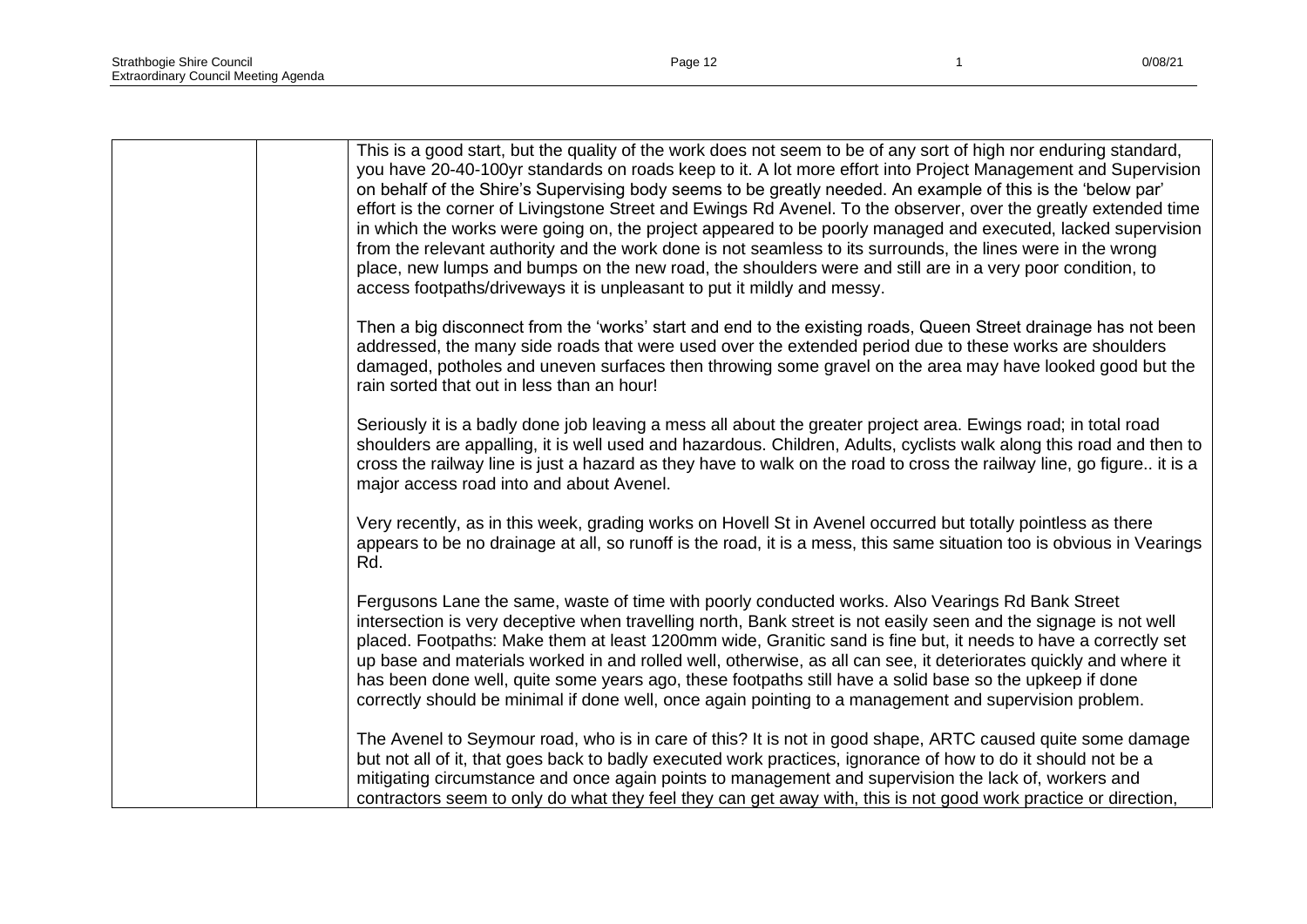|                           |     | nor have high standards obviously been explained, put it in the contract, redoing a bad job badly does not mean<br>that it is fixed!                                                                                                                                                                                                                                                                                                                                                                                                                                                                                                                                                                                                                                                                                                                                                |
|---------------------------|-----|-------------------------------------------------------------------------------------------------------------------------------------------------------------------------------------------------------------------------------------------------------------------------------------------------------------------------------------------------------------------------------------------------------------------------------------------------------------------------------------------------------------------------------------------------------------------------------------------------------------------------------------------------------------------------------------------------------------------------------------------------------------------------------------------------------------------------------------------------------------------------------------|
|                           |     | The intersection of Mangalore Road over the railway line at Mangalore heading to Avenel is shameful, check it<br>out, fix it! Why is Station Road Mangalore not fully sealed? The amount of traffic through this area is increasing<br>not decreasing. Tree 'sorting' on the road verges main or domestic roads, one tree is close to falling across<br>Livingstone street onto Pioneer Reserve rd more rain and wind and it will topple. But someone will trim some<br>branches of it and it will be left to fall another day. Take old dying falling leaning trees out from areas of public<br>space and replace them with new ones, same sort I don't care but the romance of old trees dying gracefully is<br>not a concept I am comfortable with neither is the idea that people can be badly maimed or killed by same, take<br>them out plant trees that will not cause harm. |
|                           |     | For your information Mitchell Shire is also an abutting Shire to the Shire of Strathbogie paragraph 4:1 of the<br>Draft Strategy. There is a lot more to be said in the greater area of Strathbogie Shire and I would be happy to<br>discuss it.                                                                                                                                                                                                                                                                                                                                                                                                                                                                                                                                                                                                                                    |
| 10. General<br>submission | Yes | The purpose of my submission is to recommend the Council install signs on non-maintained council roads to<br>that effect and that the road may be impassable. Near our family farm is Airstrip Road which on Google Maps<br>and car GPS displays runs from Drysdale Rd north to Wood Rd as shown, Airstrip Road is also shown on the<br>Shire's Road Register, but notes only 545 metres north of Drysdale Rd is maintained.                                                                                                                                                                                                                                                                                                                                                                                                                                                        |
|                           |     | I believe the balance isn't maintained because Council feel it doesn't service a Council asset or ratepayer. I<br>assume Airstrip Road is an Unsurfaced Road, (page 14 Strathbogie RMP 27/04/2021) and Council is not<br>obliged to undertake Maintenance works however it is on the Register of Public Roads contrary to par 4.11. I<br>don't believe it is an unused road reserve as per par 4.5 and 4.9 which the Council also accepts no<br>responsibility for, under the Act.                                                                                                                                                                                                                                                                                                                                                                                                  |
|                           |     | These unused roads reserves are also not included in the Road Register. (Submission included photo taken on<br>June 27 2021 in Airstrip Road at the intersection with Wood Road). The installation of the Give Way sign<br>suggests someone believes the road has more than limited access. My point is that the general public on<br>viewing Google Maps or their GPS could reasonably assume they could safely use that road. As that section is<br>not maintained the road is impassable in winter and challenging in the dry.                                                                                                                                                                                                                                                                                                                                                   |
|                           |     | (Submission included photo taken on June 27 2021 looking south in Airstrip Road at the intersection with Wood<br>Road). To ensure the Council shows a duty of care to road users, signs should be installed at each end of the                                                                                                                                                                                                                                                                                                                                                                                                                                                                                                                                                                                                                                                      |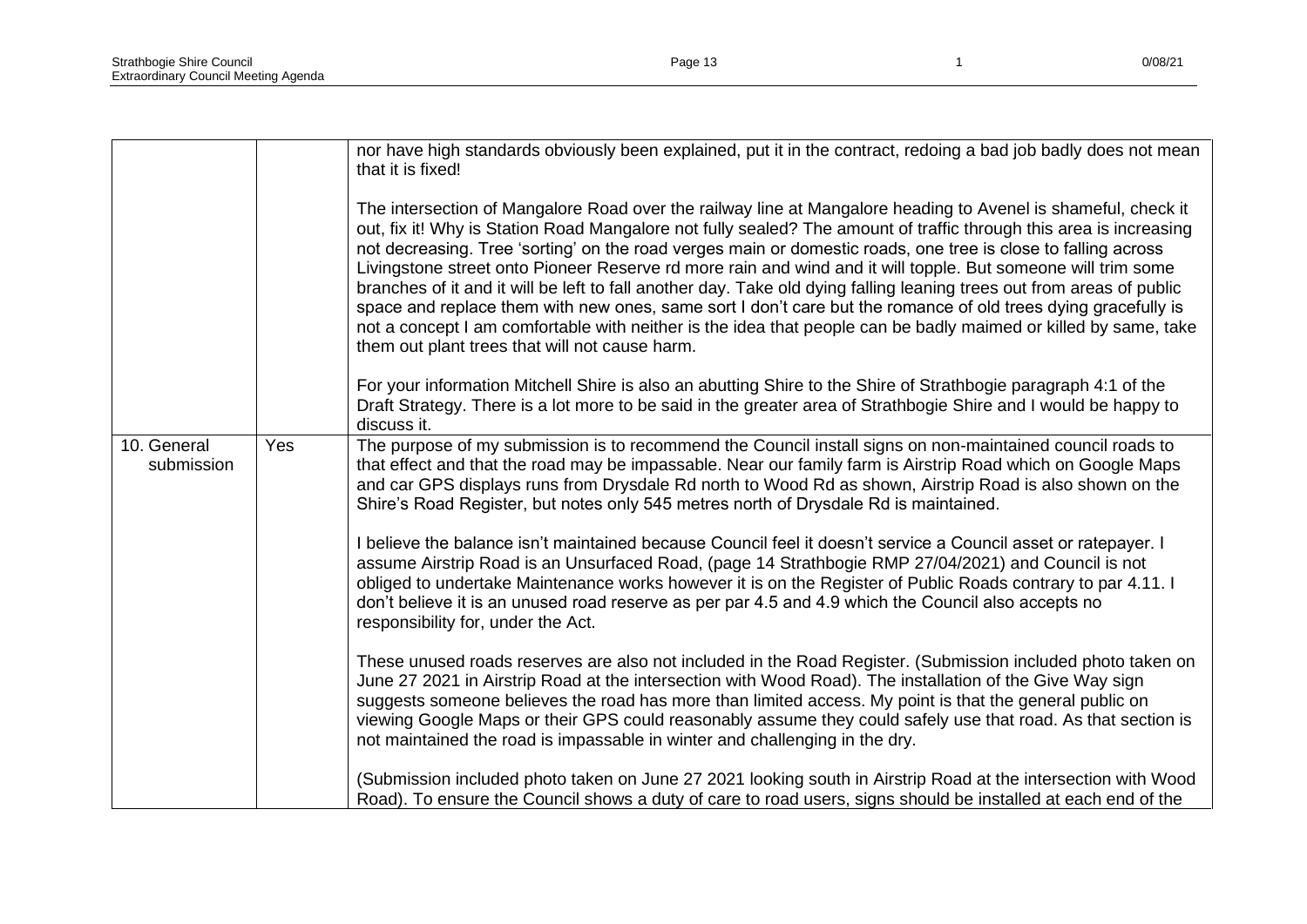|                                        |           | non-maintained road saying the road is not maintained. I assume there are similar situations elsewhere in the<br>shire and these should also be addressed.<br>It is disappointing on reading par 1.5.1 and 1.5.2 that in part states that "the three most damaging effects of road<br>construction and management are noise, dust and vibrations". No mention is made of the importance of road<br>reserves as wildlife corridors or the need to preserve and revegetate indigenous trees and understorey.<br>Also, the management of weeds doesn't seem to be addressed. Our road reserves also carry evidence of our<br>First Nations prior occupation of the country, ie. scar trees and yet this history and its preservation isn't<br>referenced in the draft plan. |
|----------------------------------------|-----------|--------------------------------------------------------------------------------------------------------------------------------------------------------------------------------------------------------------------------------------------------------------------------------------------------------------------------------------------------------------------------------------------------------------------------------------------------------------------------------------------------------------------------------------------------------------------------------------------------------------------------------------------------------------------------------------------------------------------------------------------------------------------------|
|                                        |           | First Nations artefacts are protected by state law, https://www.aboriginalvictoria.vic.gov.au/fact-sheet-aboriginal-<br>scar-trees and I assume someone in Council is tasked with that responsibility.                                                                                                                                                                                                                                                                                                                                                                                                                                                                                                                                                                   |
| <b>11. CFA</b><br>Catchment<br>Officer | <b>No</b> | As the CFA Catchment Officer for Strathbogie, I thank you for the opportunity to review your DRAFT Roadside<br>Management Plan, I've only a couple of comments to make, the majority of which relate to Fire<br>Safety/Prevention.<br>. "Fire Access Track" is this term in reference to tracks that are used for predominantly firefighting vehicle<br>access, as opposed to designated "Fire Access Roads" under the Fire Access Road Subsidy Scheme (FARSS                                                                                                                                                                                                                                                                                                            |
|                                        |           | funded) to which there are FARSS funded roads within the Shire of Strathbogie i.e. Bonds Lane, Weibye Track<br>etc. FARSS funded roads have a limited maintenance requirement.                                                                                                                                                                                                                                                                                                                                                                                                                                                                                                                                                                                           |
|                                        |           | • Roadside Vegetation, This section is a little confusing in relation to the statement "A road authority does not<br>have a statutory or a common law duty to maintain, inspect or repair land on any public highway that is not a<br>constructed path or roadway (section 107 of the Act)".                                                                                                                                                                                                                                                                                                                                                                                                                                                                             |
|                                        |           | Should the plan not mention the roadside maintenance program of the shire including the roadside spraying or<br>slashing for road safety reasons including fuel management on roadsides, or is this outside the scope of the<br>document.                                                                                                                                                                                                                                                                                                                                                                                                                                                                                                                                |
|                                        |           | Lastly, would a brief section detailing the Shires position on road markings, that being compliance with<br>applicable Acts and Standards, be referenced in the Road Management Plan to clearly articulate the Council's<br>position on road markings.                                                                                                                                                                                                                                                                                                                                                                                                                                                                                                                   |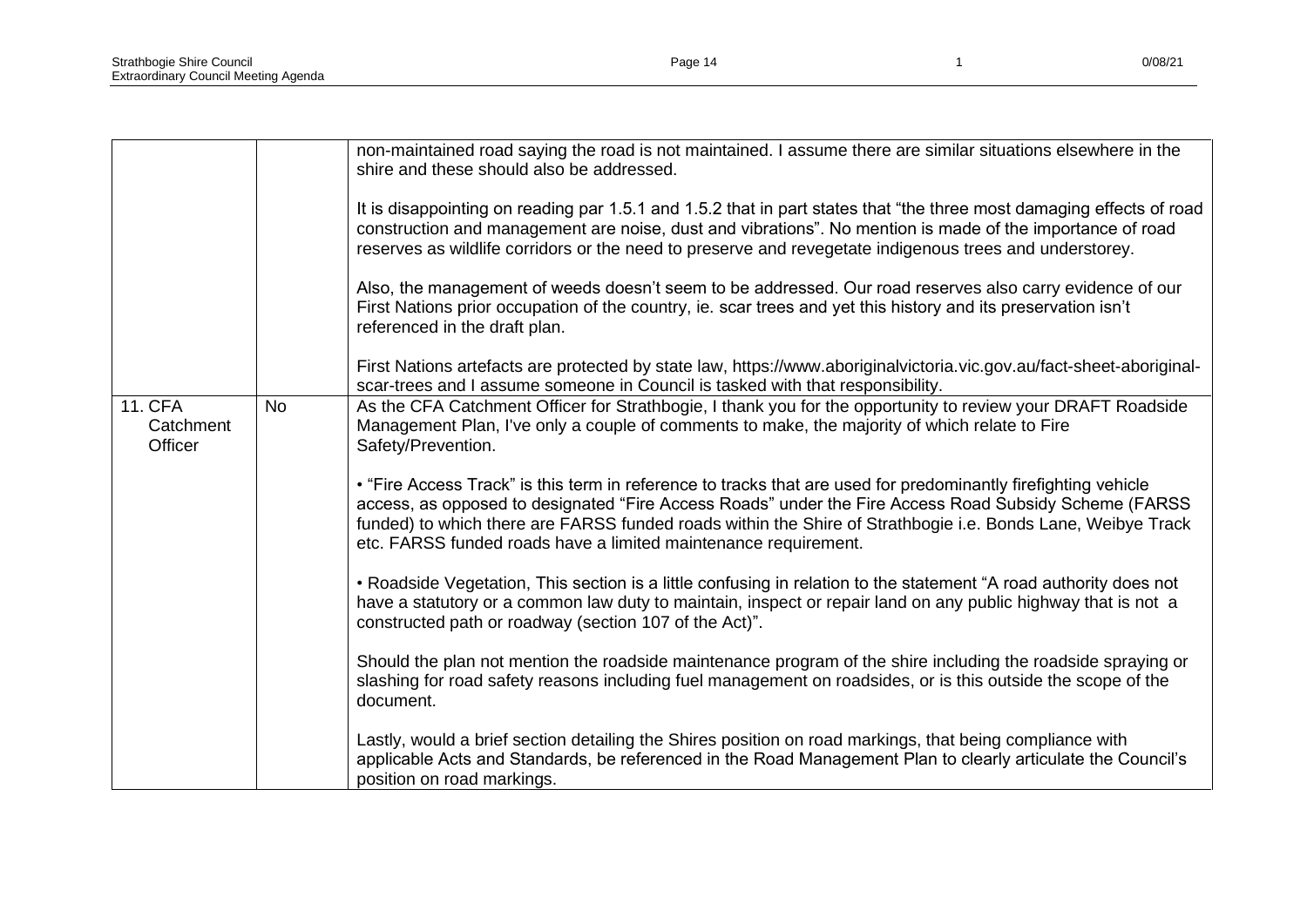| 12. General<br>submission | I am writing in regards to the Draft Road Management Plan, I have two roads to report. These roads are<br>Harrington Rd from Pine Lodge Rd to Violet Town Boundary Rd and Chanters Rd between Violet Town<br>Boundary Rd to Wallis Rd.                                                                                                                                                               |
|---------------------------|------------------------------------------------------------------------------------------------------------------------------------------------------------------------------------------------------------------------------------------------------------------------------------------------------------------------------------------------------------------------------------------------------|
|                           | These two roads are used extensively as new owners of land on either side of the road have increased the<br>traffic. Also the Violet Town Boundary Rd, between Chanters Rd and Icks Rd, which needs repairs. I would like<br>to meet some of the staff to explain these roads re water over them, and culverts and road repairs and explain<br>the new owners direction compared to the past owners. |